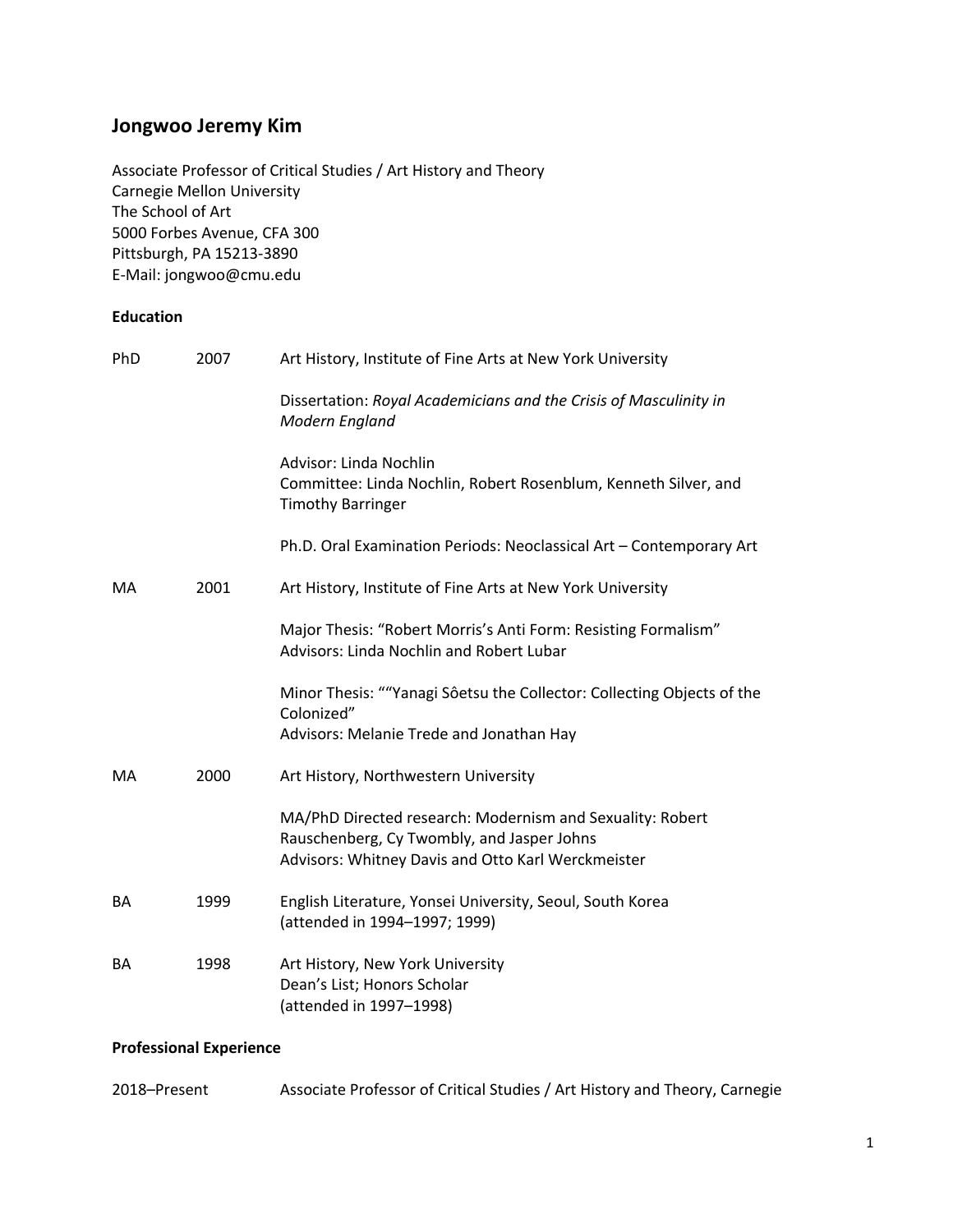|           | Mellon University, Pittsburgh, PA                                            |
|-----------|------------------------------------------------------------------------------|
| 2013-2018 | Associate Professor of Art History, University of Louisville, Louisville, KY |
| 2010-2013 | Assistant Professor of Art History, University of Louisville, Louisville, KY |
| 2010      | Adjunct Professor, Fashion Institute of Technology, New York, NY             |
| 2007-2009 | Lecturer, University of Vermont, Burlington, VT                              |
| 2007      | Adjunct Professor, Fashion Institute of Technology, New York, NY             |
| 2006      | Adjunct Professor, Hunter College, CUNY, New York, NY                        |
| 2005      | Adjunct Professor, New York University, New York, NY                         |
| 2004-2010 | Lecturer, The Museum of Modern Art, New York, NY                             |
| 2004-2010 | Lecturer, The Metropolitan Museum of Art, New York, NY                       |
| 2004      | Adjunct Professor, Pratt Institute, Brooklyn, NY                             |
| 2004      | Adjunct Professor, Brooklyn College, Brooklyn, NY                            |
| 2003-2007 | Lecturer, The Dahesh Museum of Art, New York, NY                             |
| 2003      | Lecture Coordinator, D. H. Silberberg Lectures, NYU, New York, NY            |
| 2002      | Curatorial Intern, The National Gallery of Art, Washington, DC,              |
| 2001-2004 | Contributing Editor, Sejong Center for the Arts, Seoul, South Korea          |
| 2000      | Editor, Northwestern Journal of Art History, Evanston, IL                    |
| 1999      | Intern, Citibank Art Advisory Service, New York, NY                          |
| 1998      | Intern, Christie's, Printed books and Manuscript, New York, NY               |

## **Grants and Fellowships**

| 2021          | Fund for Research and Creativity Grant, Carnegie Mellon University     |
|---------------|------------------------------------------------------------------------|
| 2010          | Historians of British Art Publication Grant                            |
| 2008          | Yale Center for British Art Guest Fellowship                           |
| 2006          | Paul Mellon Centre for Studies in British Art Junior Fellowship        |
| 2004          | The Theodore Rousseau Fellowship, Institute of Fine Arts               |
| 2004          | The GSAS Student Travel Grant, New York University                     |
| 2003          | The Alumni Association of the Institute of Fine Arts Summer Fellowship |
| 2003          | Samuel F. Morse Academic Plan Preceptorship, New York University       |
| 2002          | The Leo and Karen Gutmann Foundation Fellowship, Institute of Fine     |
|               | Arts                                                                   |
| 2001          | Isabel and Alfred Bader Travel Grant, Institute of Fine Arts           |
| $2001 - 2006$ | The Lila Acheson Wallace Fellowship, Institute of fine Arts            |
| 2001          | Samuel F. Morse Academic Plan Preceptorship, New York University       |
| 2000          | Shelby and Leon Levy Fellowship, Institute of Fine Arts                |
| 1999-2000     | Northwestern University Fellowship, Northwestern University            |

## **Publications**

Books (Peer-reviewed)

*Male Bodies Unmade: Picturing Queer Selfhood* (Oakland: University of California Press, 2023, under contract)

This book treats Aubrey Beardsley, Jean Cocteau, Francis Bacon, David Hockney, Robert Gober, and Andrew Ahn.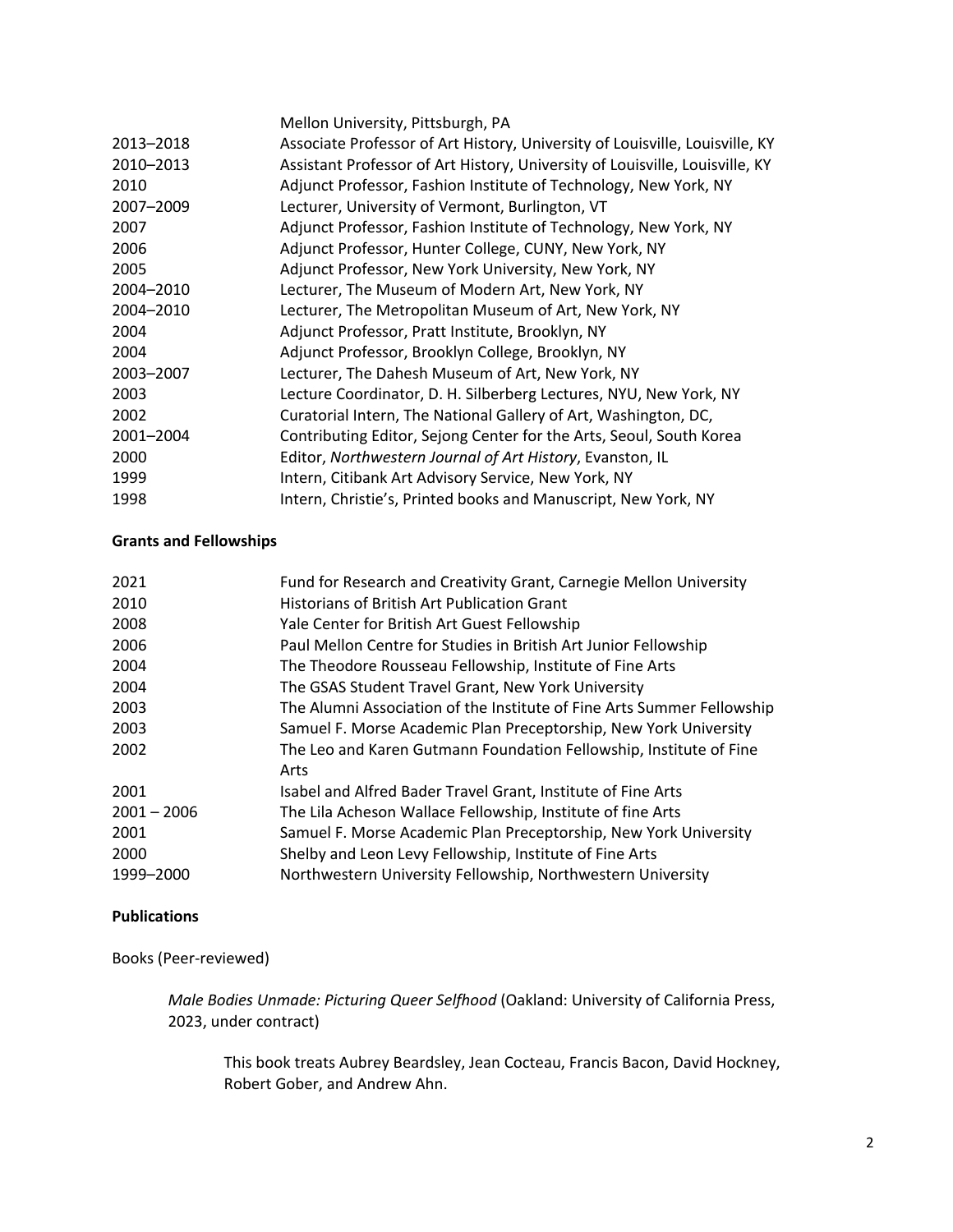*Queer Difficulty in Art and Poetry: Rethinking the Sexed Body in Verse and Visual Culture*, co–edited by Christopher Reed. New York: Routledge, 2017; (paperback) 2019.

My essay in this anthology is entitled "Queer Now and (N)ever: Robert Gober's Beeswax Time Machines."

*Painted Men in Britain, 1868–1918: Royal Academicians and Masculinities*. Farnham, UK: Ashgate, 2012; (paperback) New York: Routledge, 2016.

#### Book Chapters

(Peer-reviewed) "Naturalism, Labour, and Homoerotic Desire: Henry Scott Tuke." In *British Queer History: New Approaches and Perspectives*, edited by Brian Lewis. Manchester, UK: Manchester University Press, 2013, 39–62.

"Perilous Flight: Icarus's Transgression of Masculinity." In *Gravity in Art: Essays on Weight and Weightlessness in Painting, Sculpture and Photography*, edited by Mary D. Edwards and Elizabeth Bailey. Jefferson, NC: McFarland, 2012, 181–195.

Articles (Peer-reviewed)

"Picturing the Edwardian Family Man: The Nicholsons at Home." *Art History* 42 (2019)

"Filming the Queerness of Comfort Women: Byun Young–Joo's *The Murmuring*, 1995." *positions: asia critique* 22 (2014).

#### Articles (Invited)

"A Foot and a Sink." *The Brooklyn Rail*, July – August, 2015. Accessed January 4. 2016. http://www.brooklynrail.org/2015/07/criticspage/a-foot-and-a-sink

Book and Exhibition Reviews (Invited)

Review of *Pictures-Within-Pictures in Nineteenth-Century Britain* by Catherine Roach, *Victorian Studies* (2018)

"A Maddening Kaleidoscope of Gender." Review of *Trigger: Gender as a Tool and a Weapon* at the New Museum. *ASAP* [Association for the Study of Arts of the Present] */ Journal* (2017). http://asapjournal.com.

"All Manner of 'Becomings': The Ambiguous Pleasures of the Expanded Leslie-Lohman Museum of Gay and Lesbian Art." *ASAP* [Association for the Study of Arts of the Present] */ Journal* (2017). http://asapjournal.com.

Review of *Pre–Raphaelite Masculinities: Constructions of Masculinity in Art and Literature*, edited by Amelia Yeates and Serena Trowbridge, *Victorian Studies* (2017).

Review of Face to Face: The Neo–Impressionist Portrait, 1886–1904. The Indianapolis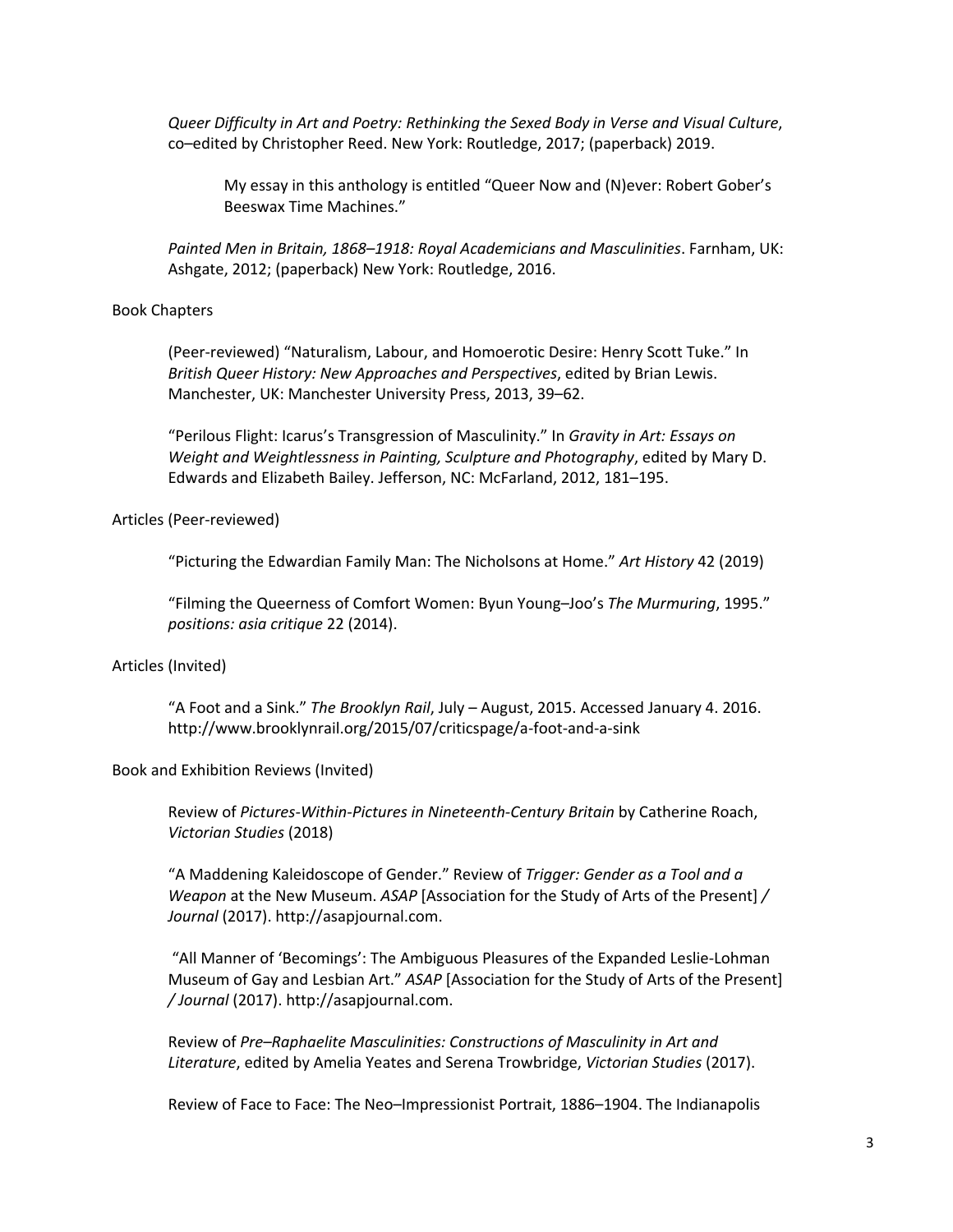Museum of Art. *CAA Reviews* (2015). http://www.caareviews.org.

Review of *City of Gold and Mud: Painting Victorian London*, by Nancy Rose Marshall, *Victorian Studies* (2015).

Review of *The Art of the Salon: The Triumph of 19th–Century Painting*, by Norbert Wolf. *The Journal of Pre–Raphaelite Studies* (2014)

Review of *Artists on the Edge: The Rise of Coastal Artists' Colonies, 1880–1920*, by Brian Dudley Barrett. *Victorian Studies* (2012).

Review of *The Edwardian Sense: Art, Design, and Performance in Britain, 1901–1910*, edited by Morna O'Neill and Michael Hatt. *Visual Culture in Britain* (2012).

Book and Exhibition Reviews (as contributing-editor)

Review of August Sander: People of the Twentieth Century. A Photographic Portrait of Germany. The Metropolitan Museum of Art, New York. *Culture Space* (Korea; 2004): 88– 91.

Review of La Côte d'Azure: Art, Modernity and the Myth of the French Riviera. The AXA Gallery, New York. *Culture Space* (Korea; 2001): 70–77.

Review of Sol Lewitt: A Retrospective. The Whitney Museum of American Art, New York. *Culture Space* (Korea; 2001): 66–71.

#### **Conferences, Panels, and Papers**

- 2022 Led a conversation with the artist Sutapa Biswas on *Lumen* (2021) and British colonialism, as part of *Radical Victorians: Race, Labor, Identity*, co-hosted with Timothy Barringer at The Frick Pittsburgh, with Yale University and Carnegie Mellon University
- 2021-2 Speaker, *Art Academics: Europe and the Americas, c. 1600-1900*, Center for Advanced Study in the Visual Arts, National Gallery of Art, Washington DC, and the Zentralinstitut für Kunstgeschichte, Munich, Germany
- 2021 Panelist, "Art Writing Futures," Association Internationale des Critiques d'Art (AICA-USA)
- 2021 Panelist, "Queer Desires, Trans Desires & Desirelessness," *Queer/Feminist/Praxis | Intersections of Performance, Visual Arts, and Activism in Korea and the Korean Diaspora,* Rhode Island School of Design
- 2019 Panelist, Salon "Not Neutral," Miller Institute for Contemporary Art, Carnegie Mellon University
- 2019 Session Chair: "Climate Change and British Art," College Art Association, 105th Annual Conference, New York
- 2018 Queer Asia Conference: "Bodies x Borders," SOAS, University of London Paper: "*Spa Night* (2016) and Queer Korea in Los Angeles"
- 2018 Male Bonds in Nineteenth-Century Art, Ghent, Belgium Ghent University, the Museum of Fine Arts, Ghent, and the European Society for Nineteenth-Century Art Paper: "Binding and Unbinding Bodies: Simeon Solomon"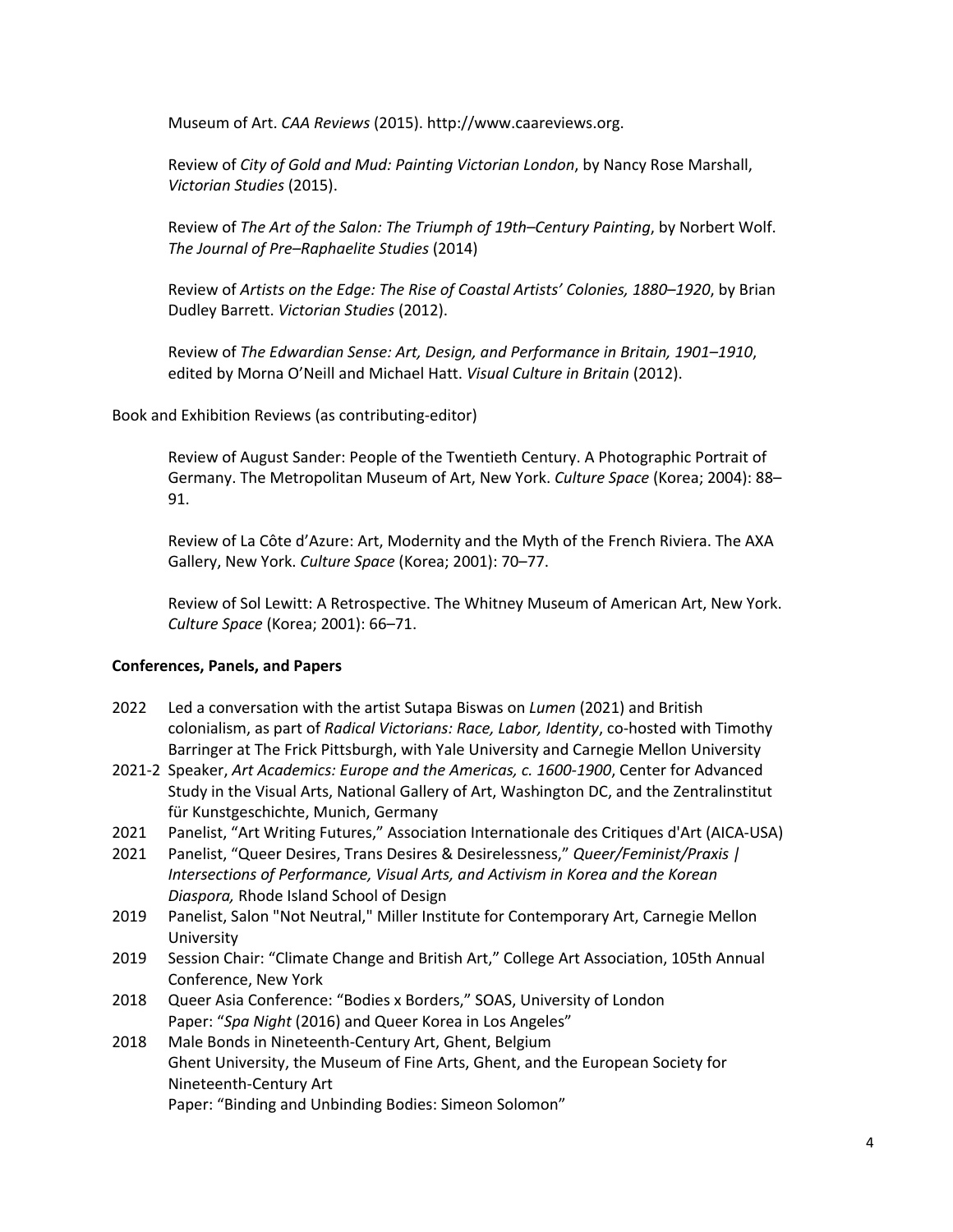- 2018 College Art Association, 104th Annual Conference, Los Angeles Session: Linda Nochlin Memorial Session, organized by Women's Caucus for Art Paper: "Bathers and Lotus Eaters"
- 2016 North American Conference on British Studies, Washington DC Session: Subversive Rooms: British Artists Remake the Meaning of Interior Space Paper: "Francis Bacon's Bedroom and the Wormy Sight"
- 2016 College Art Association, 104th Annual Conference, Washington DC The Feminist Art Project at the National Museum of Women in the Arts Session: "Women and the Sexual Other in East Asian Art and Visual Culture" Paper: "Housewives and High School Boys in Love: Korean Mothers in Lee Song Hee-Il's *Night Flight* (2014)"

Session: "Linda Nochlin: Passionate Scholar"

- Paper: "A Red Shoe: Linda Nochlin and Robert Gober"
- 2014 College Art Association, 102nd Annual Conference, Chicago Session: Queer Gothic: Difference and Sexuality Paper: "Medieval Monstrosity and Francis Bacon's Flesh"
- 2013 North American Victorian Studies Association, Pasadena Session: Encountering the Body in Art and Architecture Paper: "Erotic Insufficiency and Dissatisfaction: Aubrey Beardsley and the Body"
- 2013 Medievalism, Modernity & the Sacred in Britain and America After 1900 Yale University, Department of History of Art & the Institute of Sacred Music, New Haven
	- Paper: "Medieval Monstrosity and Modernist Sexuality: Francis Bacon's God with God"
- 2013 College Art Association, 101st Annual Conference, New York Co–Chair with Christopher Reed, The Pennsylvania State University Session: For and Against Homoeroticism: Artists, Authors, and the Love that Dare Not Speak Its Name
- 2012 North American Victorian Studies Association, Univ. of Wisconsin at Madison Session: Networks and Their Limits in the Victorian Art Market Paper: "Solomon's Market: Limits of a Homosocial Network"
- 2012 Edwardian Art and Its Legacies, Tate Britain, London, UK Paper: "Masculine Isolation and Edwardian Portraiture"
- 2012 Association of Art Historians, Open University, Milton Keynes, UK Session: Art's Insiders: New Histories of Europe's Academies Paper: "A Portrait of a Young Man as a Nymph: Henry Scott Tuke, R.A. and His Academic Follies"
- 2011 North American Victorian Studies Association, Vanderbilt University, Nashville Session: Display as Performance in the Visual Arts Paper: "Death to the Vain Men on Display: British Dandyism before the Great War"
- 2011 Victorian Boyhoods, The CUNY Annual Victorian Conference, New York Paper: "Telegraph Boys and Bathers: Henry Scott Tuke"
- 2010 British Queer History, Department of History, McGill University, Montréal Session: Nineteenth–Century Queer British Art Paper: "Social Realism and Homoerotic Desire: Henry Scott Tuke"
- 2010 Northeastern Conference on British Studies, University of Vermont, Burlington Session: Imagined Affinities: Constructing Identity in Modern Britain, 1850–1930 Paper: "John Singer Sargent's Dandies"
- 2008 North American Victorian Studies Association, Yale University, New Haven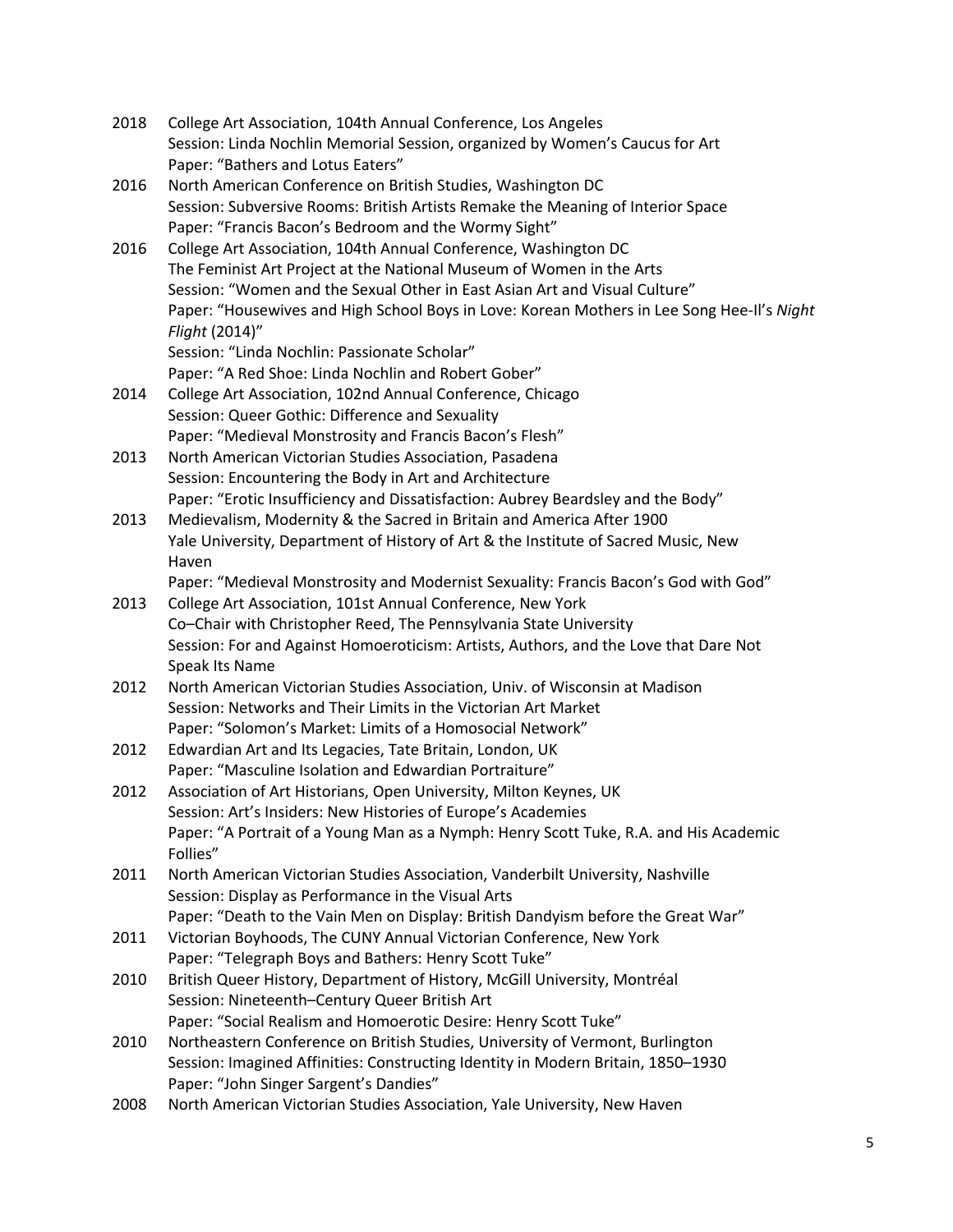| 2005<br>2004            | Session: Exotic Contrasts in Victorian Painting<br>Paper: "Hercules and Icarus: Leighton's Oriental Fantasy"<br>University of California, Los Angeles, and University of Southern California<br>Queerscapes: Body Space Sexuality<br>Session: Politics of Family<br>Paper: "Family Value, Queer and Victorian: Frederic Leighton's 'And the sea gave up the<br>dead which were in it"<br>CLAGS, City University of New York Graduate Center |  |
|-------------------------|---------------------------------------------------------------------------------------------------------------------------------------------------------------------------------------------------------------------------------------------------------------------------------------------------------------------------------------------------------------------------------------------------------------------------------------------|--|
|                         | Queer Visual Culture at the Crossroads<br>Session: Men on the Verge: The Queerness of Masculinity in Late Victorian Britain<br>Paper: "An Alternative Family: Frederic Leighton's 'And the sea gave up the dead which<br>were in it"                                                                                                                                                                                                        |  |
| 2004                    | King's College London, University of London<br><b>Queer Matters</b><br>Session: Problematizing Queerness in British and French Art & Design, 1790-1920<br>Paper: "Queer Orientalism: Masculinity of the Other in William Etty and William<br>Mulready"                                                                                                                                                                                      |  |
| 2004                    | College Art Association, 92 <sup>nd</sup> Annual Conference, Seattle<br>Session: Postmodern "Possession": The Reception and Reappraisal of Victorian Art in<br>the New Millennium<br>Paper: "Queer Orientalism: Masculinity of the Other in William Etty and William<br>Mulready"                                                                                                                                                           |  |
| 2003                    | University of California, Los Angeles<br>QGrad 2003: A Graduate Student Conference on Sexuality and Gender<br>Paper: "Queering in Defiance of Patriarchal Norms"                                                                                                                                                                                                                                                                            |  |
| 2002                    | Princeton University, Graduate Symposium<br>Posing Models: The Question of Beauty and its Status in the History of Art<br>Paper: "Young Slim Frames': John Addington Symonds and Henry Scott Tuke"                                                                                                                                                                                                                                          |  |
| 2002                    | College Art Association, 90 <sup>th</sup> Annual Conference, Philadelphia<br>Session: Post Queer?: Gender, Sexuality, and the Subversion of Legibility<br>Paper: "Women, Men and the Norms: Byun Young Ju's Cinematography on Sexually<br>Abused Victims of World War II"                                                                                                                                                                   |  |
| <b>Invited Lectures</b> |                                                                                                                                                                                                                                                                                                                                                                                                                                             |  |

- 2021 School of Art, University of Houston, Texas Distinguished Speaker Series Title: "Bathing Jocks: Filming Queer Korea in L.A." 2017 Georgetown University, Washington, DC
- Center for Jewish Civilization, Walsh School of Foreign Service Title: "Simeon Solomon and Homosocial Networks"
- 2017 Speed Cinema, Speed Art Museum Title: "*Spa Night* (2016) by Andrew Ahn: Queer Korean-American Corporeality"
- 2015 California College of Art, San Francisco, CA Queer Conversations on Culture and the Arts Title: "Difficult Queers"
- 2012 University of Kentucky, Lexington, KY UK Visual Studies Forum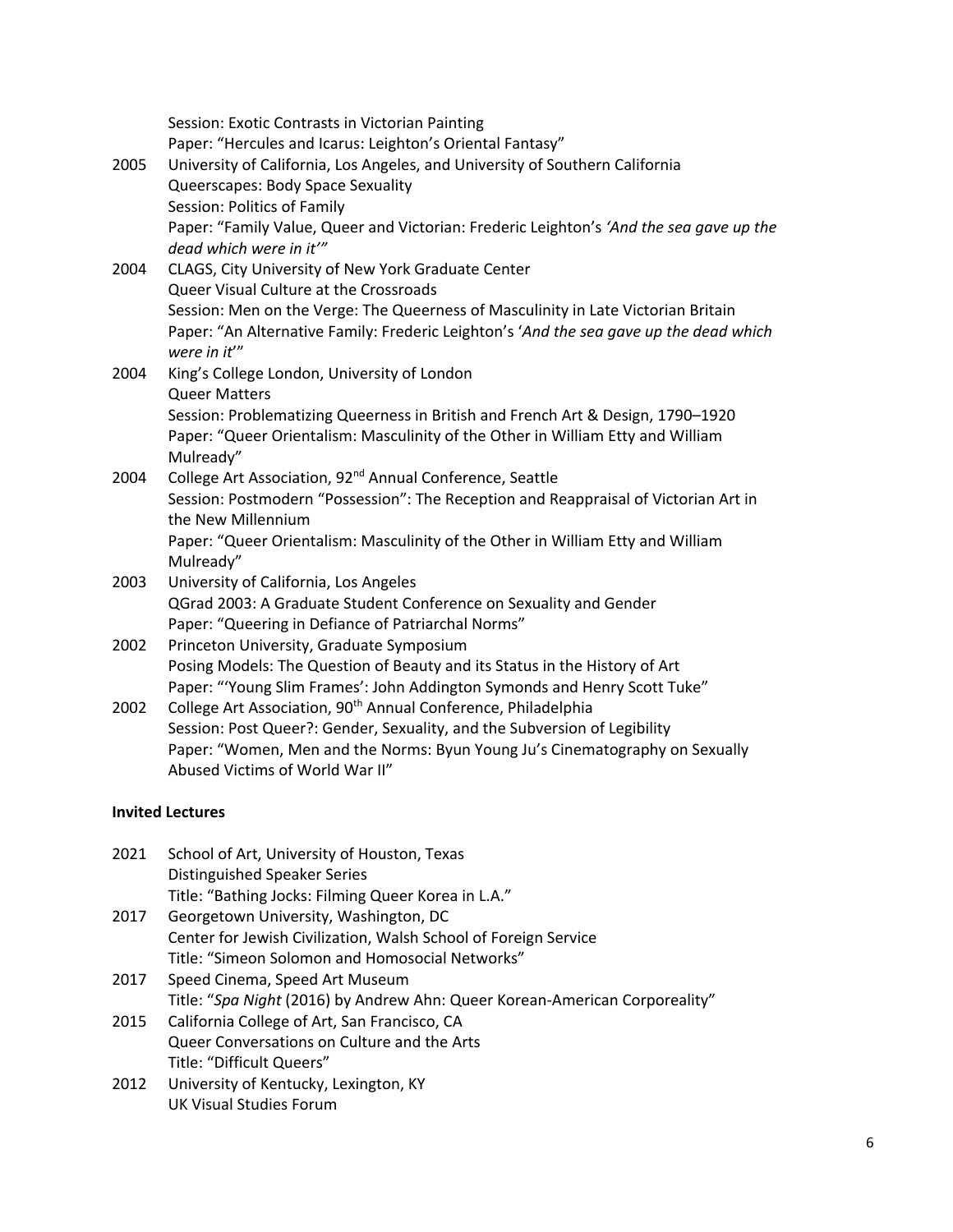Title: "Death: John Singer Sargent's Portraits of Dandies"

- 2011 Crane House, The Asia Institute, Louisville, KY Title: "Filming the Queerness of Comfort women: Byun Young–Joo's *The Murmuring*, 1995"
- 2007 Dahesh Museum of Art, New York, NY Title: "Frederic Leighton's Orient"
- 2004 Yale University, New Haven, CT The Nineteenth–Century Art and Visual Culture Colloquium Department of the History of Art Title: "An Alternative Family: Frederic Leighton's '*And the sea gave up the dead which were in it*'"

## **Courses Taught**

Renaissance through Modern Art Methods and Theories in Art History Nineteenth-Century Art The Pre-Raphaelite Brotherhood Realism, Impressionism, and Post-Impressionism Dandies, Aesthetes, and Decadence Modern Art 1900-1945 Matisse and Picasso Critical Photography: Modernism and Beyond Dada and Surrealism Abstraction: Modernism and Postmodernism Figuration: Theories of the Real Gender and Sexuality in Modern and Contemporary Art Critical Studies in Art III and IV MFA Critical Studies Seminar I and II MFA Thesis Writing Seminar I and II Decolonize Now!: Post-Coloniality, Empire, Migration, and Art Queer Power in Art Theory Picturing Asian America

### **Professional Service**

| 2020-2021 | Diversity, Equality, Inclusion, and Justice (DEIJ) Committee, School of |
|-----------|-------------------------------------------------------------------------|
|           | Art, Carnegie Mellon University                                         |
| 2020-2021 | Curriculum Committee, School of Art, Carnegie Mellon University         |
| 2020-2021 | Book Prize Committee (Twentieth and Twenty-First Centuries),            |
|           | Historians of British Art                                               |
| $2020 -$  | Editorial Board, Journal FLAT                                           |
| 2019-2022 | Board of Directors, Historians of British Art                           |
| 2018-2020 | Fund for Research and Creativity Committee, College of Fine Arts,       |
|           | Carnegie Mellon University                                              |
| 2018-2019 | Faculty Search Committee (Sculpture) and MFA Admissions Committee,      |
|           | School of Art, Carnegie Mellon University                               |
| 2016-2019 | Member of the Jury for the Distinguished Lifetime Achievement Award     |